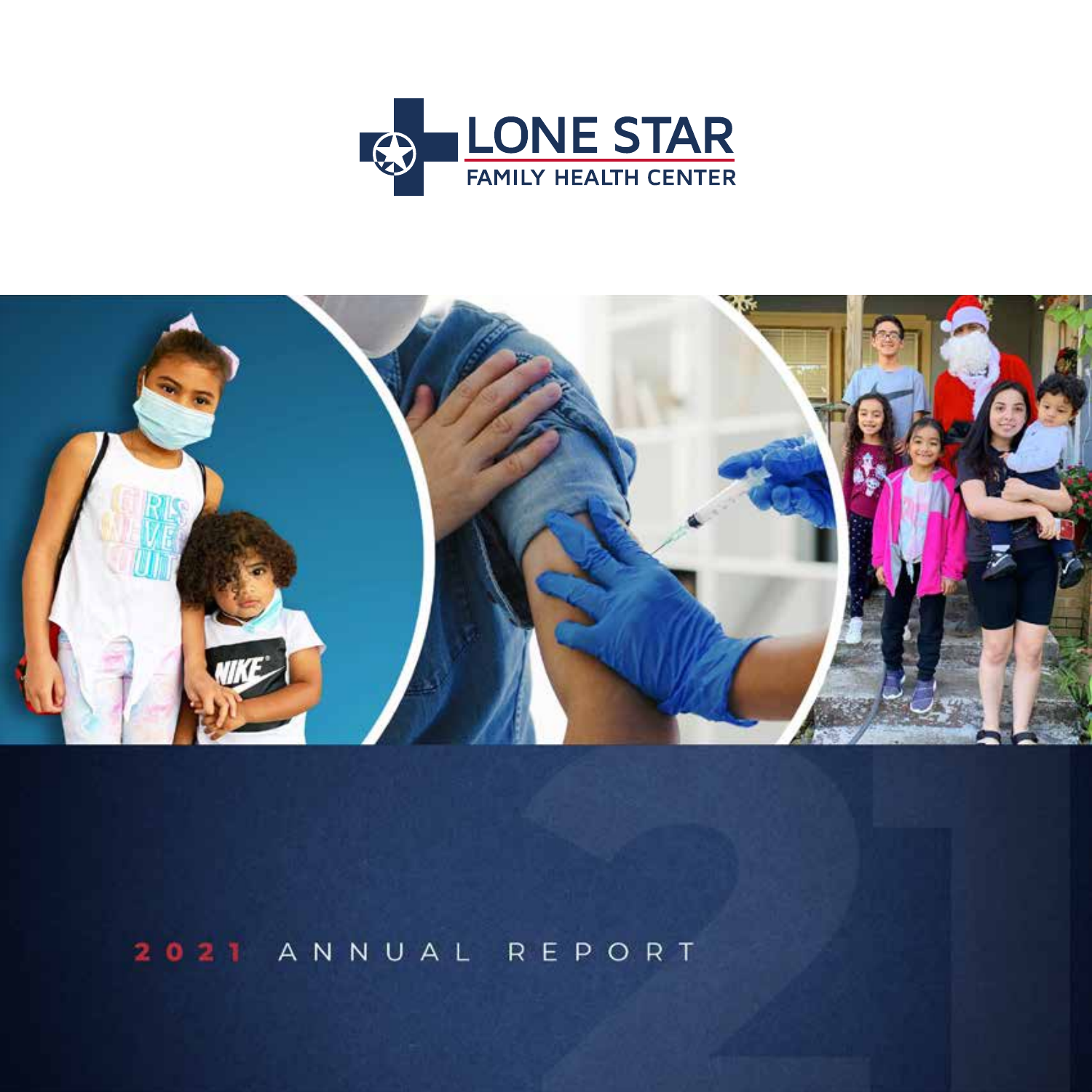### WELCOME



**Duke Coon** Lone Star Family Health Center Board Chair

In my 13 years of devoted service to Lone Star Family Health Center as a volunteer board member, I have worked alongside fellow directors and clinic leaders to build on opportunities and respond to challenges. The COVID-19 pandemic presented an unprecedented level of distress on individuals, our community and the entire health care system. Coming out of "survival" mode at the end of 2020, the health center sprang into action in 2021 leading the charge to vaccinate the public in a joint effort with county officials, the health department and area first responders. Between January and June, the health center succeeded in administering over 60,000 COVID-19 vaccines across five community sites. I was extremely proud of this effort, but not surprised. Lone Star Family Health Center's clear vision and mission provide a pathway for acting quickly when urgent needs arise. We exist to build a healthy community, one family at a time.

By the end of 2021, a return to strategic objectives and projects resumed. I'm excited to share that the health center will be expanding our Willis location in 2022 and our Conroe location in 2024. In addition, the Conroe Family Medicine Residency will expand its postgraduate training program with the addition of six Family Medicine physicians over the next three years. Facility and workforce expansion efforts will allow the health center to serve more patients and offer more integrated services from multiple clinic sites across Montgomery and Walker counties.

Lone Star Family Health Center is always looking for ways to deliver highquality, compassionate health care across our community. Thank you for partnering with us to further this mission — advocating for the delivery of affordable and accessible health care for all, donating financially to our organization and volunteering your time.

#### **BOARD MEMBERS**

Duke Coon – Chair Rod Chaves – Vice Chair Patty Garcia – Secretary Alfredo Hassey A.R. Shelton Karen Lonon Bill Wilkins Hector Forestier Denise Cipolla Lane Aiena, MD Stephanie Atkins

#### **SENIOR LEADERSHIP**

Karen Harwell, CPA – Chief Executive Officer Lata Joshi, MD – Chief Medical Officer Heidi Bunyan, MPH – Chief Operating Officer Daniel Porter, MD – Medical Director Valerie Powell, PharmD – Pharmacy Director

*"Providing compassionate, affordable healthcare and preparing tomorrow's family medicine professionals."* Lone Star Family Health Center Mission Statement

 $\lambda_{\mu\nu}$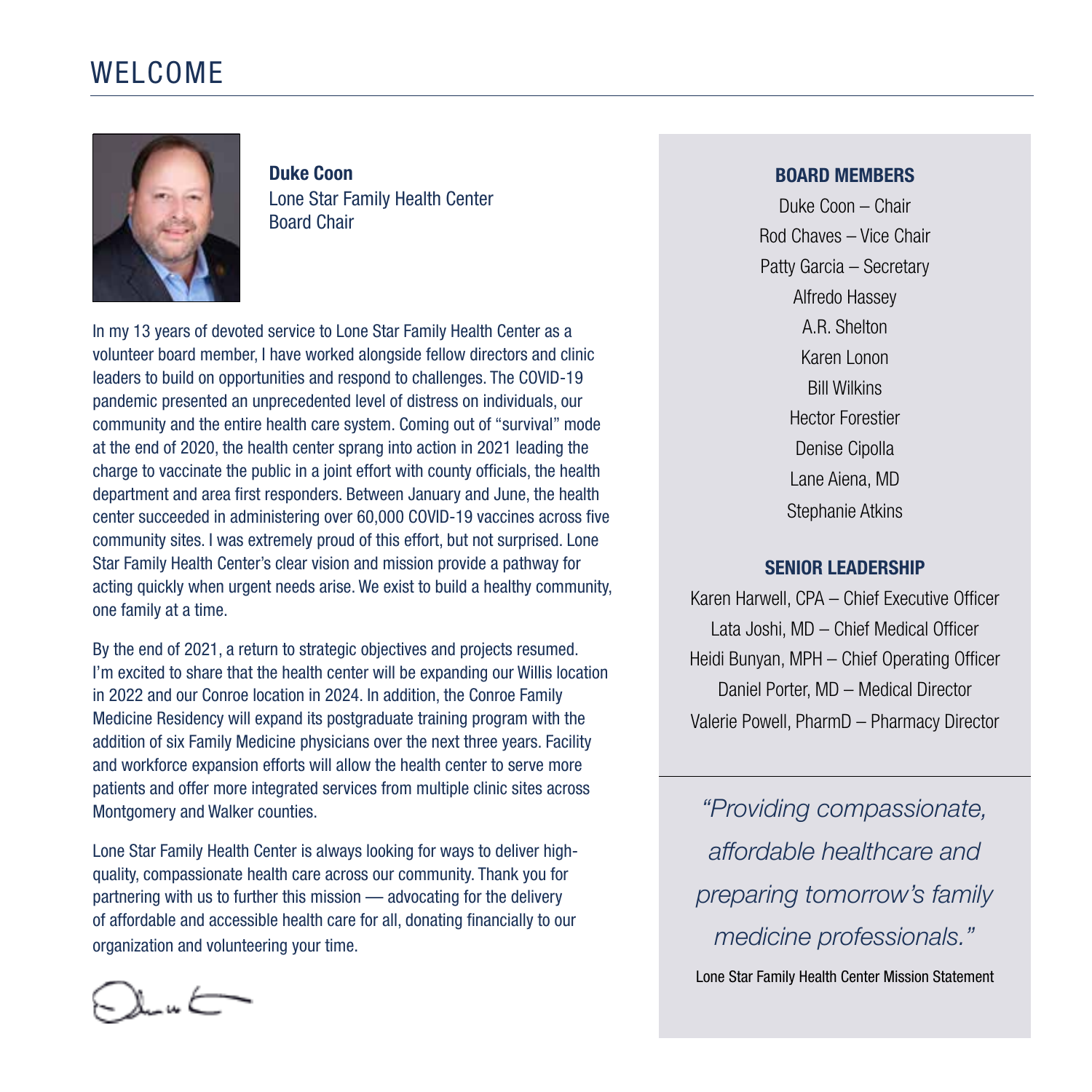# Conroe Family Medicine Residency Program

#### RESIDENCY PROGRAM LEADERSHIP GRADUATING CLASS OF 2021



Lata Joshi, MD Chief Medical Officer *Conroe Family Medicine Residency Program Director*



Marwan Al-khudhair, MD Family Medicine *Conroe Family Medicine Residency Associate Program Director*



Jonathan Santos, MD Family Medicine / OB *Conroe Family Medicine Residency Associate Program Director*



Front Row (left to right): Xuyen Phan, Krystal DeLeon, Chandana Chitturi Back Row (left to right): Husain Mogri, Dale Beran, Kenny Lam, Joshua Morgan, Jacob Stanley, Scott Tong, Ankur Pradhan

#### INCOMING CLASS OF 2024



Pictured, left to right: Tana Nieto, Rachel Dockery, Alyssa Ellerbrock, Amanda Chau, George Downham, Kyle Johnson, Phillip Simpson, Risheng Ye, Alexis Cruz, Chelsey Abraham

### RESIDENCY PROGRAM PARTNERS

# **HCA**  Houston **Healthcare**®





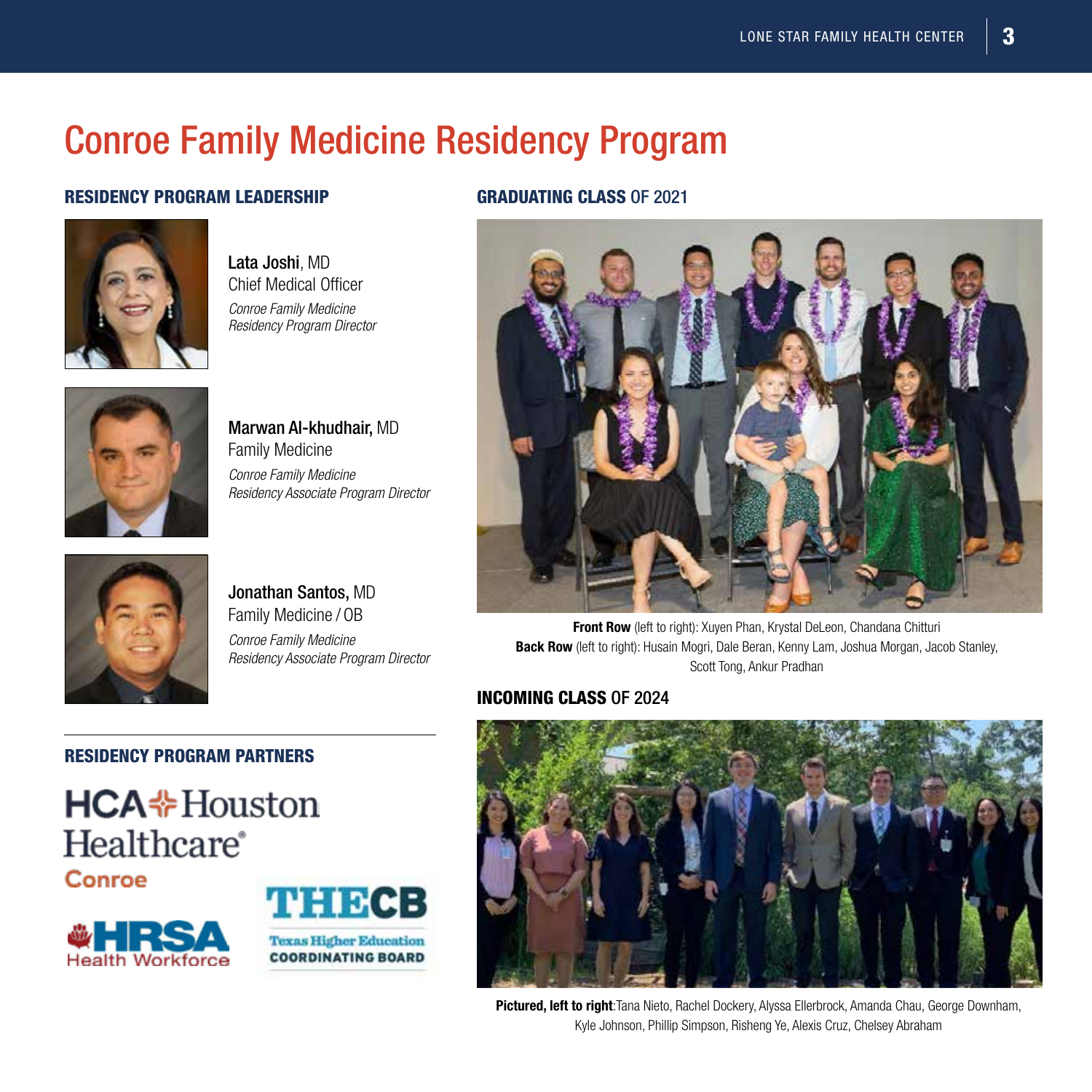

Patient INSURANCE STATUS



## Patient POVERTY LEVELS

Percentage of health center patients living at or below 100% of the Federal Poverty Level (2021)





### Lone Star Family Health Center SERVICE AREA

| City             | Zip Code(s) | City               | Zip Code(s) |
|------------------|-------------|--------------------|-------------|
| <b>CONROE</b>    | 77301       | <b>SPRING</b>      | 77373       |
|                  | 77302       |                    | 77380       |
|                  | 77303       |                    | 77386       |
|                  | 77304       |                    |             |
|                  | 77306       | <b>CLEVELAND</b>   | 77328       |
|                  | 77385       |                    |             |
| WILLIS           | 77378       | <b>NEW WAVERLY</b> | 77358       |
|                  | 77318       | <b>HUNTSVILLE</b>  | 77320       |
|                  |             |                    | 77340       |
| TRINITY          | 75862       |                    |             |
|                  |             | <b>MONTGOMERY</b>  | 77316       |
| <b>PORTER</b>    | 77365       |                    | 77356       |
| <b>SPLENDORA</b> | 77372       | <b>NEW CANEY</b>   | 77357       |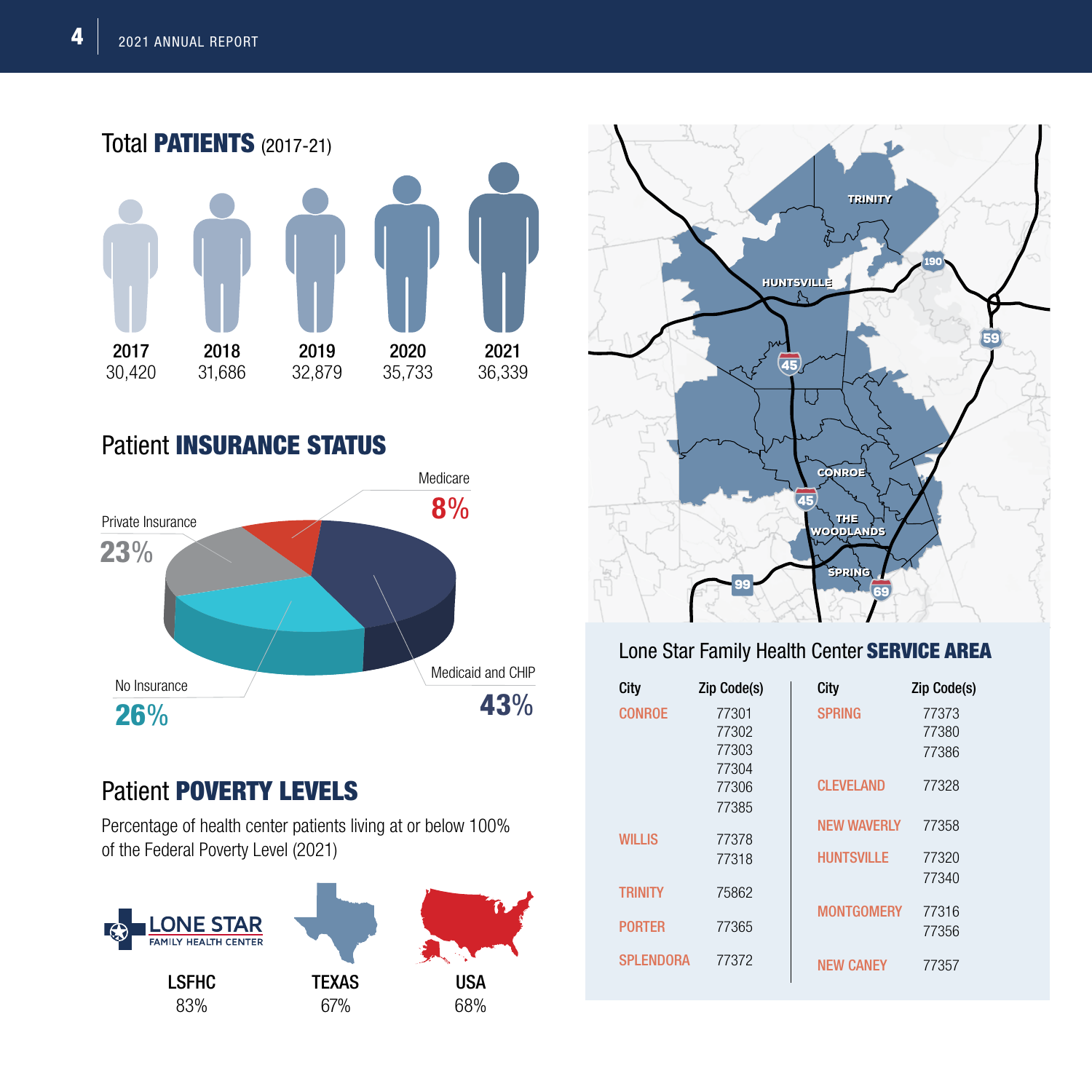

### LSFHC QUALITY MEASURES That Beat National Averages



\*2020 National Health Center Data. https://data.hrsa.gov/tools/data-reporting/program-data/national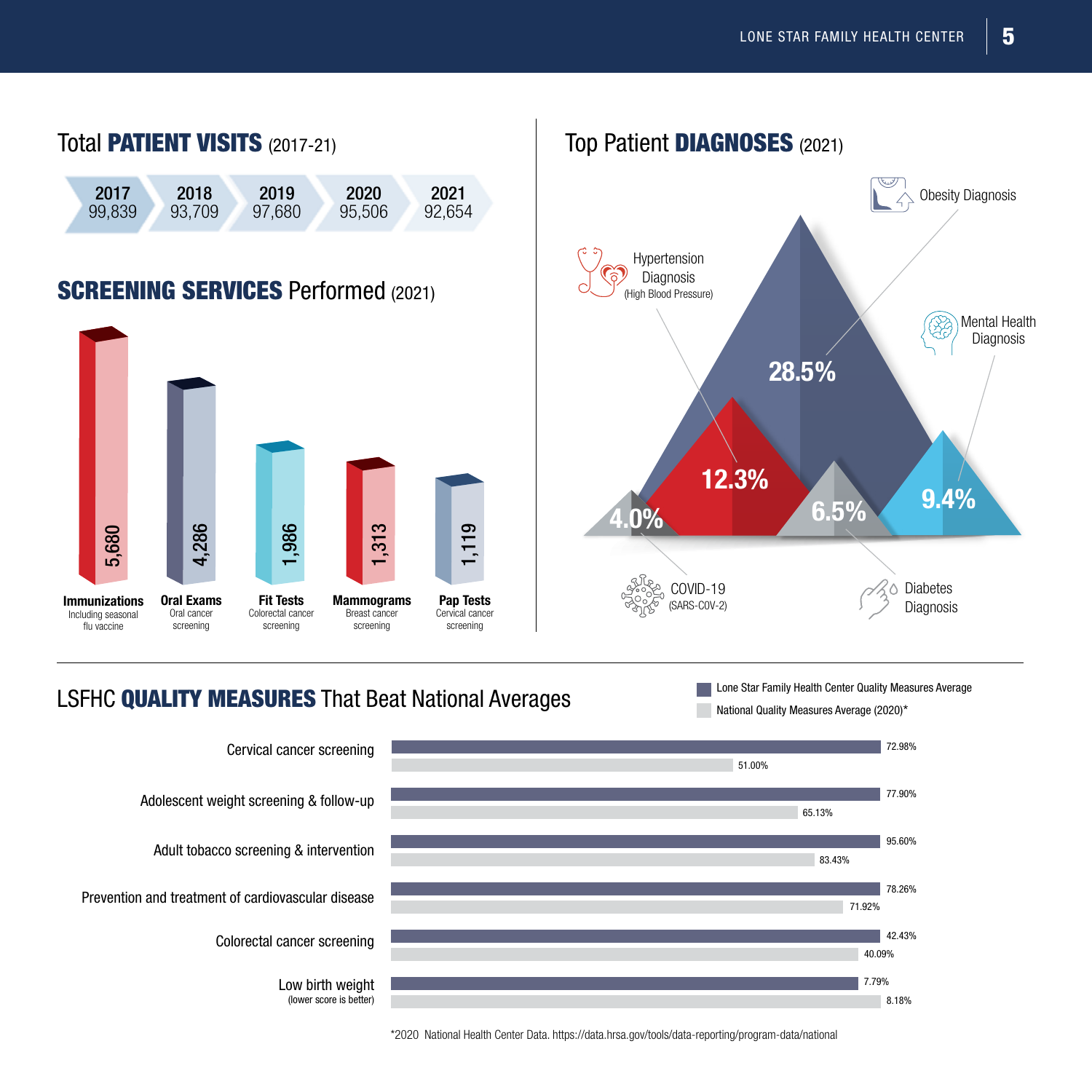# 2021 Community Impact



**"Don't Miss The Bus" Back-to-School Program** 167 free well child visits and vaccines provided to uninsured kids.



**Sports Physicals** - Over 500 sports physicals performed across seven Conroe ISD campuses.



**Dental Outreach** - Free dental services provided to over 70 uninsured kids.



**East County Community Outreach** - Series of health education events held in East County communities of Grangerland and Deerwood.



**Mass Vaccination Efforts for COVID-19** - Over 60,000 vaccines administered in partnership with Montgomery County OEM, Montgomery County Public Health, Montgomery County Judge Mark Keough, and various local police and fire departments.



**Lone Star Family Health Center staff**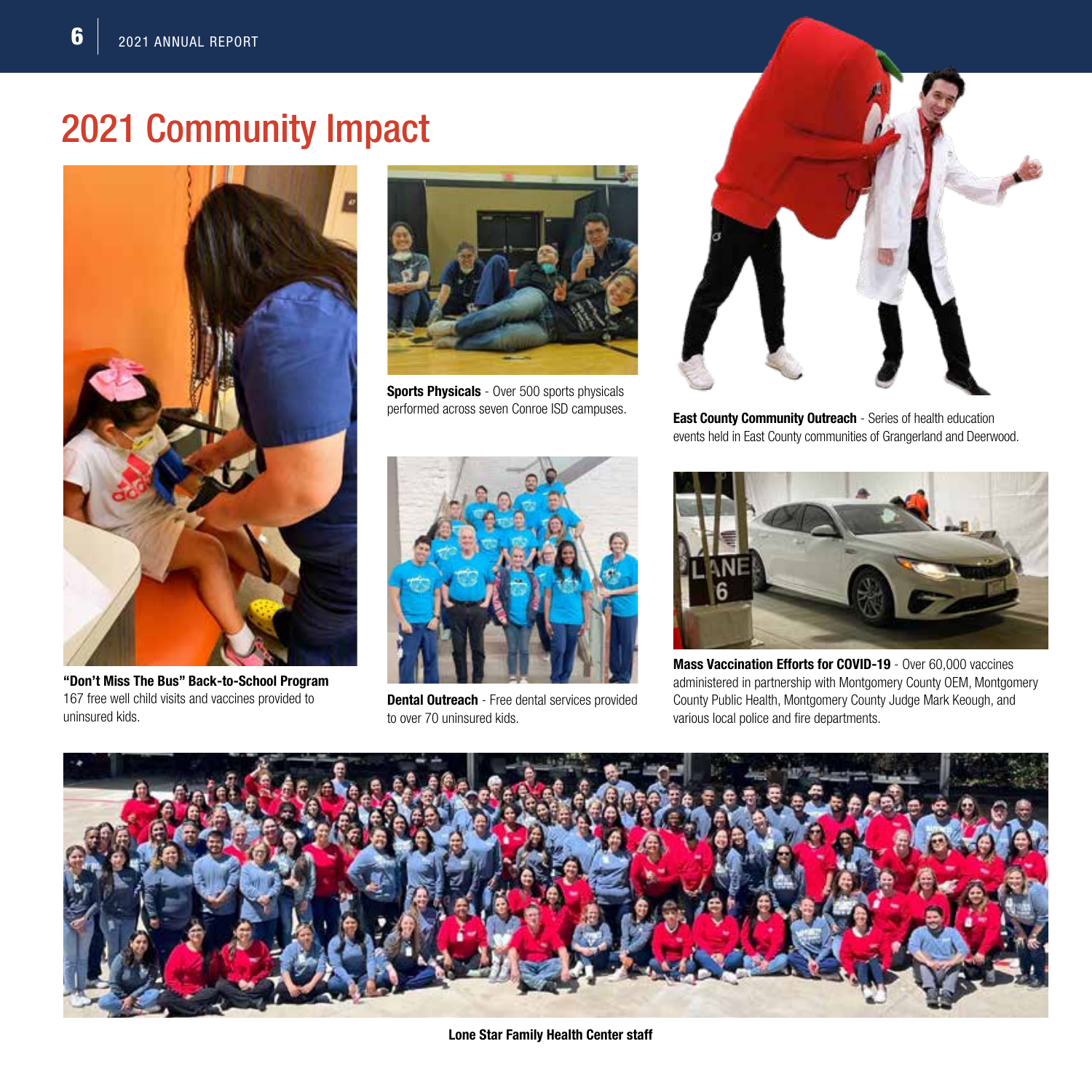

# In Appreciation

Lone Star received generous grants and contributions during 2021 from:

- US Department of Health and Human Services, Health Resources and Services Administration
- HCA Houston Healthcare Conroe
- Episcopal Health Foundation
- Houston Methodist Community Benefits Program
- Montgomery County, Texas
- FAITH "Fighting Cancer" in Montgomery County
- Woodforest Charitable Foundation
- The Ark Church



### Lone Star Family Health Center Awards & Recognition



### Lone Star Family Health Center 2021 Financial Overview

#### Statement of Operations:

*Unaudited results, as of Dec. 31, 2021*

| <b>Total Liabilities and Net Assets</b>                             | \$22,144,473               | \$22,094,681               | \$20,312,784               |
|---------------------------------------------------------------------|----------------------------|----------------------------|----------------------------|
| <b>Total Net Assets</b>                                             | \$12,092,709               | \$9,079,357                | \$10,712,551               |
| <b>Unrestricted Net Assets</b><br>Temporarily Restricted Net Assets | \$11,910,483<br>\$182,226  | \$8,847,221<br>\$232,136   | \$10,385,158<br>\$327,393  |
| <b>Total Liabilities</b>                                            | \$10,051,764               | \$13,015,324               | \$9,600,233                |
| Long-term Debt                                                      | \$7,083,867                | \$7,245,390                | \$7,470,964                |
| <b>Total Current Liabilities</b>                                    | \$2,967,897                | \$5,769,934                | \$2,129,269                |
| Liabilities:                                                        |                            |                            |                            |
| <b>Total Assets</b>                                                 | \$22,144,473               | \$22,094,681               | \$20,312,784               |
| Other Assets, Net                                                   | \$115,615                  | \$200,151                  | \$203,361                  |
| Property, Plant & Equipment, Net                                    | \$11,507,609               | \$11,981,896               | \$12,661,253               |
| <b>Total Current Assets</b>                                         | \$10,521,249               | \$9,912,634                | \$7,448,170                |
| Assets:                                                             | 2021                       | 2020                       | 2019                       |
| <b>Balance Sheet:</b><br>Unaudited results, as of Dec. 31, 2021     |                            |                            |                            |
| <b>Operating Surplus/(Deficit)</b>                                  | \$2,980,461                | (\$641,973)                | (\$395,572)                |
| <b>Total Operating Expenses</b>                                     | \$28,149,819               | \$25,691,954               | \$24,021,597               |
| Depreciation and Amortization                                       | \$1,147,467                | \$1,161,610                | \$1,199,969                |
| Supplies and Other Expenses<br><b>Outside Services</b>              | \$4,270,007<br>\$3,793,099 | \$4,192,232<br>\$3,125,520 | \$3,969,195<br>\$2,131,540 |
| Personnel Expenses                                                  | \$18,939,246               | \$17,212,592               | \$16,720,893               |
| <b>Total Operating Revenues</b>                                     | \$31,130,280               | \$25,049,981               | \$23,626,025               |
| Other Revenue                                                       | \$4,894,331                | \$3,226,059                | \$1,949,560                |
| <b>Grant and Donation Revenue</b>                                   | \$10,392,880               | \$7,985,159                | \$5,751,406                |
| <b>Patient Service Revenue</b>                                      | 2021<br>\$15,843,069       | 2020<br>\$13,838,763       | 2019<br>\$15,925,059       |